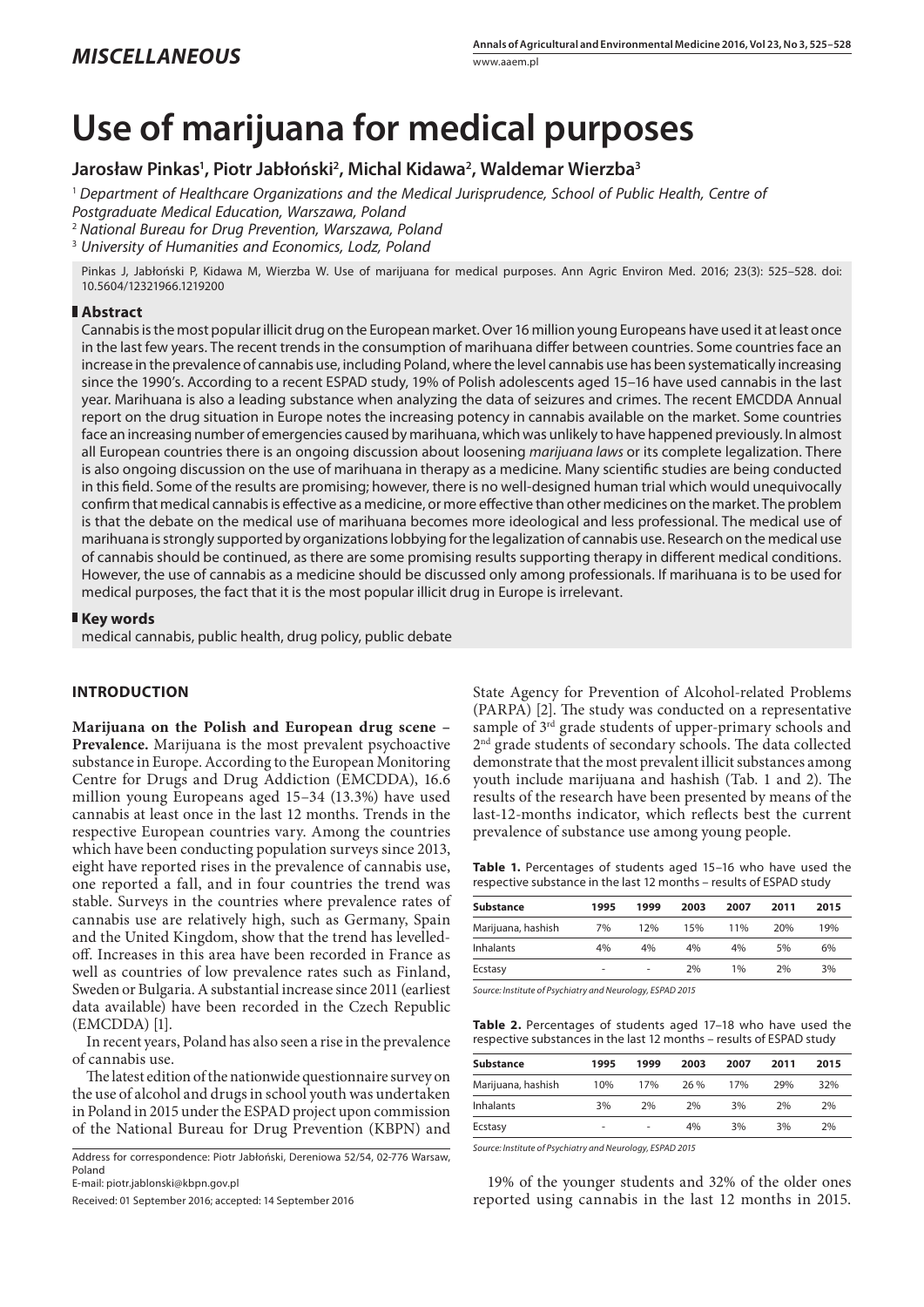526

Compared to the relatively high rise in 2011, recently a slight decrease has been observed in the younger age group while a 3-percentage-point increase was recorded among the older students.

In the case of the remaining drugs, no major differences between the surveys of 2007, 2011 and 2015 have been noticed.

Another source of information on the prevalence of drug use among school youth are the results of the research project entitled 'Consumption of psychoactive substance in school youth – Youth 2013', which was conducted in 2013 by the CBOS Foundation in collaboration with the National Bureau for Drug Prevention [3]. The survey included a nationwide sample of 1,360 school-age students aged 18–19. The results have also been presented by means of the last 12 months prevalence rate as the best option for reflecting the current prevalence of the abovementioned substances among youth.



**Figure 1.** Percentages of students aged 18–19 who have used the respective substances in the last 12 months – results of Youth survey. *Source: CBOS Foundation – Youth 2013*

The results of the 2013 survey remained similar to the results of the 2010 research. The exception is cannabis, which rose compared to the previous study. In 2013, the cannabis prevalence rate for the last 12 months stood at 23% (compared to 18% in 2010).

**Drug market and drug-related crime.** According to the European Monitoring Centres for Drugs and Drug Addiction (EMCDDA), cannabis ranked first in terms of the number and volume of drug seizures. The latest EMCDDA Drug Report reveals that in the EU in 2014, 453,000 seizures of marijuana and 229,000 seizures of hashish were recorded. In total, 139 tons of marijuana and 574 tons of hashish were seized. Compared to the previous years, marijuana indicators are constantly rising [1]. The authors of the report note that highly potent marijuana (high concentration of THC and low concentration of CBD) is becoming increasingly prevalent.

Cannabis ranks first in terms of drug-related crime. In the EU, of the 1.6 million recorded crimes, 57% were related to cannabis. Possession of cannabis constituted the widest share in the above-mentioned crimes (75% of all drug possession crimes).

**Drug treatment and medical emergencies.** The above-cited EMCDDA report shows an upward trend in the case of individuals reporting for cannabis treatment for the first time in Europe, as well as indicating changes in the patterns of cannabis use. The overall number of first-time cannabis

patients rose from 45,000 in 2006 to 69,000 in 2014, while the number of daily cannabis users increased in this period from 46% to 54%. In Poland, of all the first-time drug patients in 2014, 44.6% were cannabis users.

The data of the European Drug Emergencies Network (Euro-DEN) point to cannabis use as the third in terms of the number of medical emergencies. In 2014 in Europe, 16% of a total of 5,409 medical interventions were conducted in relation to cannabis use. For comparison, 24% of the interventions were heroin related and 17% cocaine related. A steady growth in the number of medical emergencies in connection with cannabis has also been recorded e.g. in Spain.

According to the authors of the EMCDDA report, 'Potency of both hashish and marijuana is high above average, which is alarming as it might expose users to a higher risk of acute and chronic health problems'.

**Likely use of cannabis for medical purposes.** Cannabinoids are considered effective in patients suffering from somatic diseases such as chronic pain (related to e.g. cancer or in terminally-ill patients), respiratory system disorders (asthma), eye disorders (glaucoma) or multiple sclerosis. Clinically, the most convincing results of using cannabinoids are found in providing relief for patients suffering from high muscle tone, adverse effects of chemotherapy (e.g. nausea) or support in AIDS treatment [4]. In most cases, there is research to corroborate the likely effectiveness of cannabis in treating the above-mentioned diseases and related symptoms; however, the results of such studies raise many doubts due to the low numbers of analysed cases or other methodological limitations. That is why the effectiveness of using cannabis to treat the above-mentioned disorders has not been fully proved. As Metts notes: 'While many claims have been made about the therapeutic effects of marijuana, only a few of these claims have evidence to back them up' [5].

**Discussion of the medical use of cannabis.** The use of cannabis for medical purposes is being widely discussed all over the world. It has its supporters and opponents. It also divides the scientific community. Undoubtedly, there are a number of studies which provide promising results as to the effectiveness of cannabis-based treatment. However, there also exists a comparable number of research projects which prove otherwise. Each of these studies has its methodological limitation, has been conducted on an insufficient sample, has been based on false assumptions or indicates only the potential effectiveness of medical cannabis. As Prof. Mazurkiewicz-Bledzinska of the Developmental Neurology Clinic of the Medical University of Gdansk states: 'We have no data at hand to prove that cannabis has therapeutic qualities and vice versa – there is no proof that such qualities do not exist' [6]. In her statement, Prof. Bedzinska emphasises the important issues raised in the public debate: 'In my opinion, in the case of the so-called medical cannabis, we deal with a paradoxical situation according to which, with the help of youth, public consent for cannabis for adults is being sought. If it involves groups lobbying for cannabis, then we are in two different places. We talk of using cannabis for therapeutic purposes while it has nothing to do with legalizing the drug'. Dr Habrat of the Institute of Psychiatry and Neurology in Warsaw presents the problem in a similar fashion: 'It is far more interesting to see the extra-medical functioning of the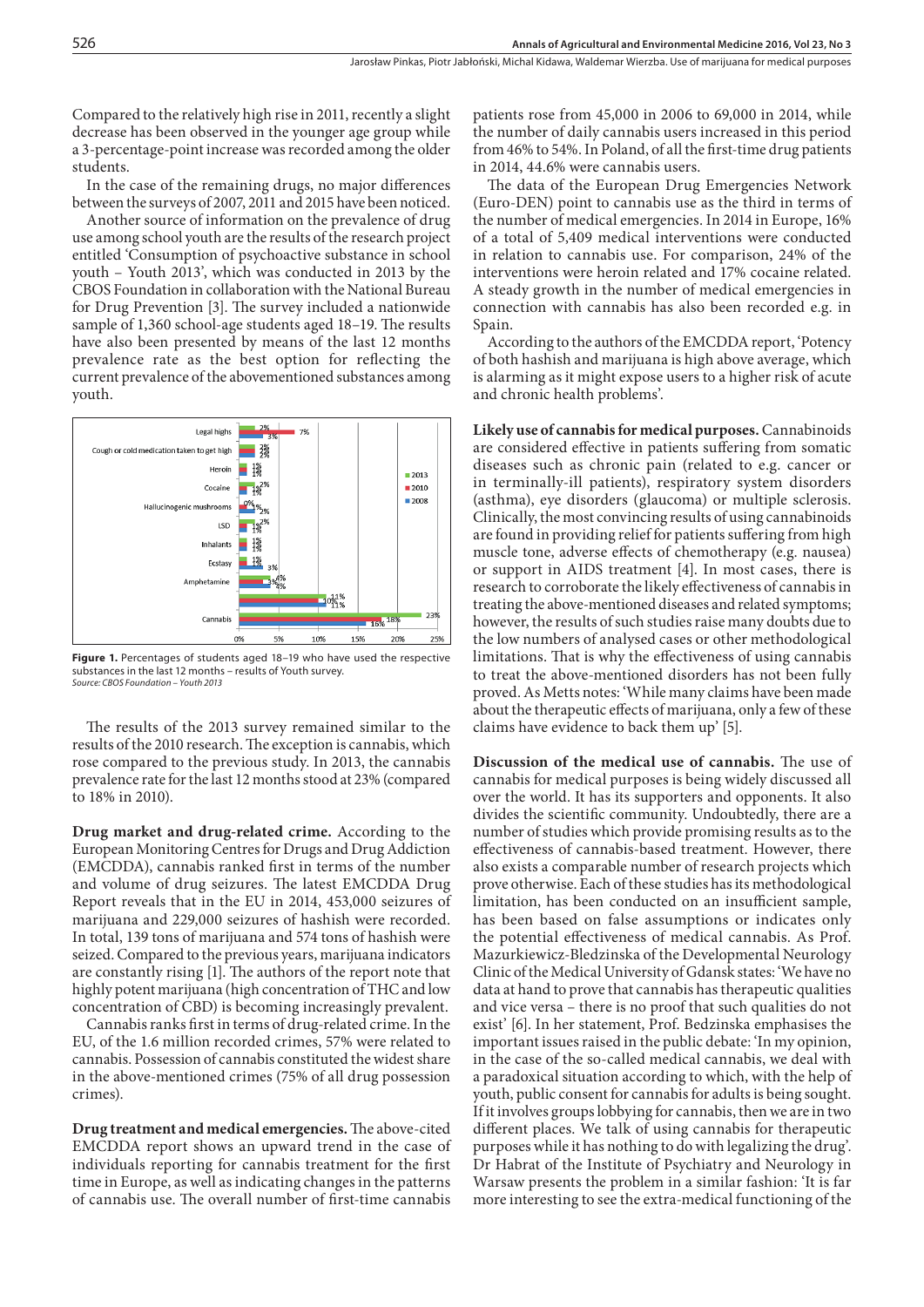Jarosław Pinkas, Piotr Jabłoński, Michal Kidawa, Waldemar Wierzba . Use of marijuana for medical purposes

results of scientific research. It seems that positive results are of little clinical value while they play a major role to improve the image of all the issues related to cannabis use' [7]. Dr Habrat also points to potential adverse effects of the illconceived introduction of wide access to medical cannabis: 'The best example are the social processes in some states of the US, where the results of scientific research have not translated into a better access for sick individuals to products containing carefully clinically selected and pharmaceutically pure cannabinoids which would be properly dosed. Instead, they led to an easy access to cannabis without medical indications, with no control of either dosage or time of use and without the monitoring of adverse effects'. However, the possibility of using cannabis for medical purposes cannot be questioned with 100% certainty. This position has been adopted by the majority of national and international organizations concerned with public health. On the one hand, the World Health Organization places emphasis on the harm which might be caused by the abuse or addiction to cannabis; on the other hand, it supports the claim of the therapeutic effects of some cannabinoids, as reported in several controlled studies. The WHO is aware of the legal status of cannabinoids (illegality of the drug under the UN Convention of 1961); however, from the medical point of view it recognizes that research in this field should be continued.

#### **Consequences of the introduction of cannabis to treatment.**

At least several European countries and some states of the USA have decided to allow cannabis for medical purposes. However, various distributions models have been adopted. Apart from the therapeutic issues, attempts have been made to evaluate the way these changes affected the consumption of cannabis in society at large. These studies fail to provide a clear answer. Cerda and colleagues [8] analysed results of US general population surveys by comparing the scale of use, abuse and addiction to cannabis in states which had allowed for the medical use of the drug with the states which had decided against. The results of the analysis revealed higher percentages of active and addicted cannabis users in the states where medical cannabis was legal, compared to the states where the drug remained illegal. However, the differences have not been observed in the period of the last 12 months. This might imply that the states which made medical cannabis legal had seen higher prevalence rates of cannabis use before the changes. Still, one cannot preclude the fact the introduction of such legal solutions might contribute to the rise in the consumption by changing social norms concerning the perceived safety and consent for cannabis use, but this thesis should be further explored scientifically.

Some analyses suggest that that impact of the legalization of medical cannabis on the scale of non-medical use of cannabis in society depends on detailed regulations. This issue was the subject of a research project conducted in the United States in 2015 [9]. The law in the United States in this field provides for a number of detailed regulations in the respective states such as running a register of individuals treated with 'medical' cannabis; a homemade cannabis cultivation permit, sales of cannabis in designated outlets – so-called 'dispensaries'. The analysed cannabis use data were taken from the Treatment Episode Data Set (TEDS) for the years 1992–2011, as well as the National Longitudinal Survey of Youth for the years 1997–2011. The analyses showed that in the states which allowed dispensaries, compared to the states which did not

implement such a solution, there is a higher risk of a rise in medical cannabis prevalence and the related negative consequences.

The legalization of medical cannabis might result in the 'leakage' of the substance into the illegal market and consequently in the use of medical cannabis for non-medical purposes. Szulc, while analysing the health consequences of using cannabis, as well as the position of psychologists on the legalization of cannabis, pointed to the paper by Salomonsen-Sautel et al., who proved that 74% of teenagers in the United States have used someone else's medical cannabis [10].

All in all, the discussion of the medical use of cannabis should include the potential impact of such a solution on the scale of extra-medical use of cannabis in society. It should be carefully considered in view of the fact that the demand for cannabis in Polish society is equally as high as in the other European countries, as corroborated by research. This might lead to the situation where the treatment system sponsors the non-medical use of the drug.

#### **Conclusions**

This analysis shows that the rushed introduction of a wide and universal access to medical cannabis might negatively impact on the health of the public. It does not change the fact that research into the application of cannabis for therapeutic purposes should be continued (also in the form of experimental therapy). This solution seems to be helpful in conducting a number of supportive treatments. However, it is of crucial importance to separate, in the public debate, the question of medical cannabis from the 'warming-up of the public image' of this substance and discussion of the liberalization of the drug law in relation to cannabis. The only criterion for applying cannabis in medical treatment should be its effectiveness, and the availability procedures should not differ from the procedures used to allow trade in other pharmaceuticals. The discussion of the use of cannabis for medical purposes should be left to physicians and the legality issues should not in any way affect the assessment of the therapeutic effects of this substance.

#### **References**

- 1. European Monitoring Centre for Drugs and Drug Addiction. European Drug Report 2016: Trends and achievements pp. 19, 33, 38–39, 75, Publications Office of the European Union, Luxembourg; 2016.
- 2. Sierosławski J. Używanie substancji psychoaktywnych przez młodzież szkolną Województwa Wielkopolskiego. Badanie ankietowe (ESPAD), Warszawa 2015 [The use of psychoactive substances by school students of the Wielkopolska Region. The survey (ESPAD), Warsaw 2015] (in Polish).
- 3. Malczewski A. Młodzież a substancje psychoaktywne w Młodzież 2013, Fundacja Centrum Badania Opinii Społecznej, Warszawa 2014 [Young people and psychoactive substances in the Youth 2013 Foundation Center for Public Opinion Research, Warsaw; 2014] (in Polish).
- 4. Jablonski P. Medyczne używanie konopi [Medical use of cannabis]. Serwis Informacyjny Narkomania 2015; 3(71) (on Polish).
- 5. Metts J, et el. Medical marijuana: A treatment worth trying. J Fam Pract. 2016; 65(3): 178–185.
- 6. Kielar M. Marihuana na ziemi niczyjej [Marijuana no man's land]. Służba zdr. 2015; (4494–4501): 56–59.
- 7. Habrat. Marihuana, jej preparaty farmaceutyczne i ich analogi w zastosowaniu medycznym [Marijuana, the pharmaceutical preparations and their analogues in the application of medical, pharmacology of